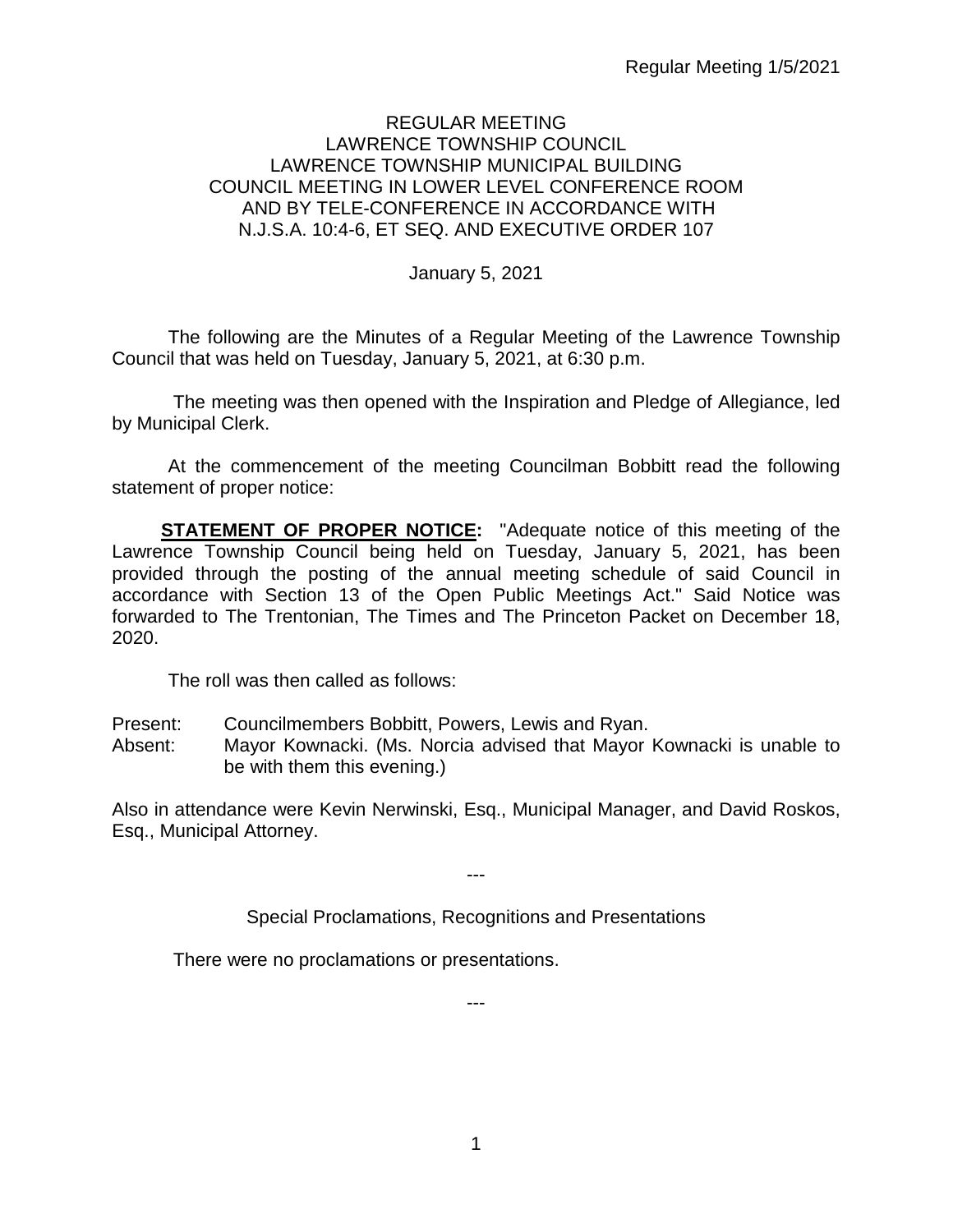### Public Participation

Mr. Shaun Keegan, 410 Morrisey Road, Neptune, New Jersey, advised that he is with a company called Solar Landscape and he is not trying to sell the Township solar panels or put solar panels on rooftops of residents. His company is doing a new kind of program called Community Solar where his company installs solar panel at a specific location then sells the electricity to the community. For Lawrence it is the extra storage space on Route 1. The old way of doing solar is to install the panels on the roof then sale to the building where it is located. With Community Solar they are able to host the solar panels on the rooftops, deliver power into the local power grids and credit the people who live nearby receiving the energy with an automatic 20 percent discount.

Mr. Keegan explained that the Solar Program is not like a third party energy or community aggregation and there is no involvement on the part of the Township. His company reaches out to people in the community offering a subscription and an opportunity to join with an automatic saving of 20 percent to the customer and a fixed energy rate and proceeded to elaborate on the Program being in its second year of the Pilot Program for this type of solar and his company having projects elsewhere in the State with their year one projects just now commissioning. And indicated the new project promotes clean energy in addition to the 20 percent savings required by State law and he is present this evening to introduce the concept and ask the Township Council for a Letter of Support for the Project being it is a competitive program to get into Round 2. The deadline is February 5th.

Mr. Keegan indicated that the Letter of Support just needs to state that they understand the program, have been educated on the program and support the program coming in their community which they have received from other municipalities. Another critical thing they do is job training where they work with local schools by going into the local schools and teaching the kids about how solar works in New Jersey and how the Community Solar Program works being it is really a game changer for solar because instead of putting panels on individual homeowners roofs or needing to be a homeowner or have good credit they can be a renter or live in an apartment and still join one of the community solar gardens and access the discounted energy. A general question and answer ensued relative to the company's request for a Resolution of Support, clarification on what resources the company is seeking from the Township Council and the program benefiting low to moderate affording housing customers.

Ms. Martha Friend, 976 Lawrenceville Road, stated that the president-elect Presidential Inauguration Committee is asking or inviting cities or towns to join in a Moment of National Unity and Remembrance by lighting up homes, building and ring church bells on January 19<sup>th</sup> at 5:30 pm in honor of those they lost due to the pandemic that has taken so many lives of the community and inquired if Lawrence Township planned to participate in the event or does she need to put something officially in writing to the Clerk or Mr. Nerwinski.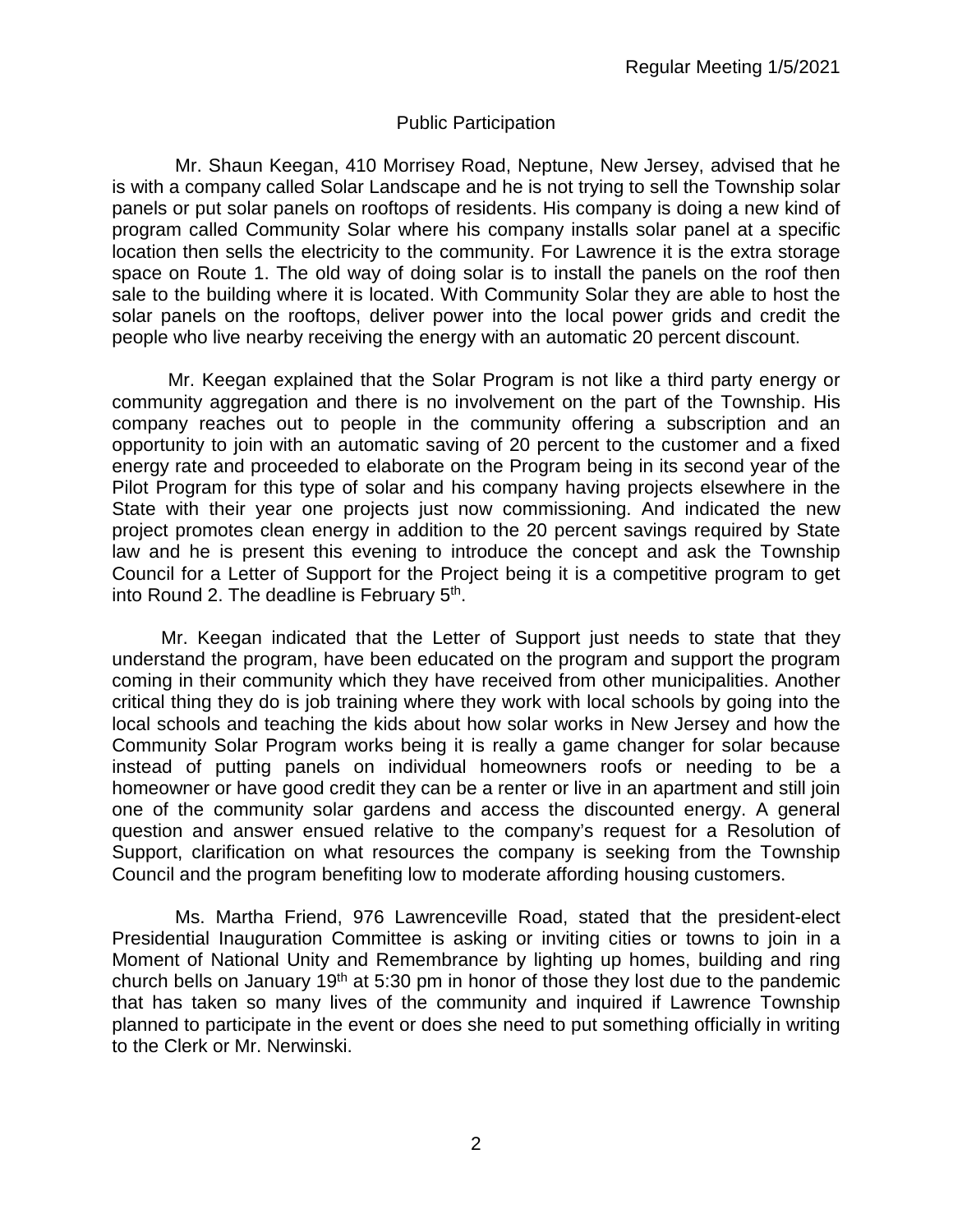Councilman Bobbitt stated he knows in the past they have eliminated certain events at Town Hall and suggested that Ms. Friend send the information to the Municipal Clerk or Municipal Manager.

---

#### Review and Revisions of Agenda

There were no revisions to the agenda.

---

#### Adoption of Minutes

There were no Minutes for adoption.

---

Awarding or Rejecting of Bids

There was no award or rejection of bids.

---

Introduction of Ordinances

There was no introduction of ordinances.

---

Adoption of Ordinances

Councilman Bobbitt read by title, an ordinance entitled, "AN ORDINANCE AMENDING THE CONSOLIDATED, LICENSE, PERMIT AND FEE CHAPTER OF THE LAWRENCE TOWNSHIP ADMINISTRATIVE CODE"

Ordinance No. 2381-21

AN ORDINANCE AMENDING THE CONSOLIDATED LICENSE, PERMIT AND FEE CHAPTER OF THE LAWRENCE TOWNSHIP ADMINISTRATIVE CODE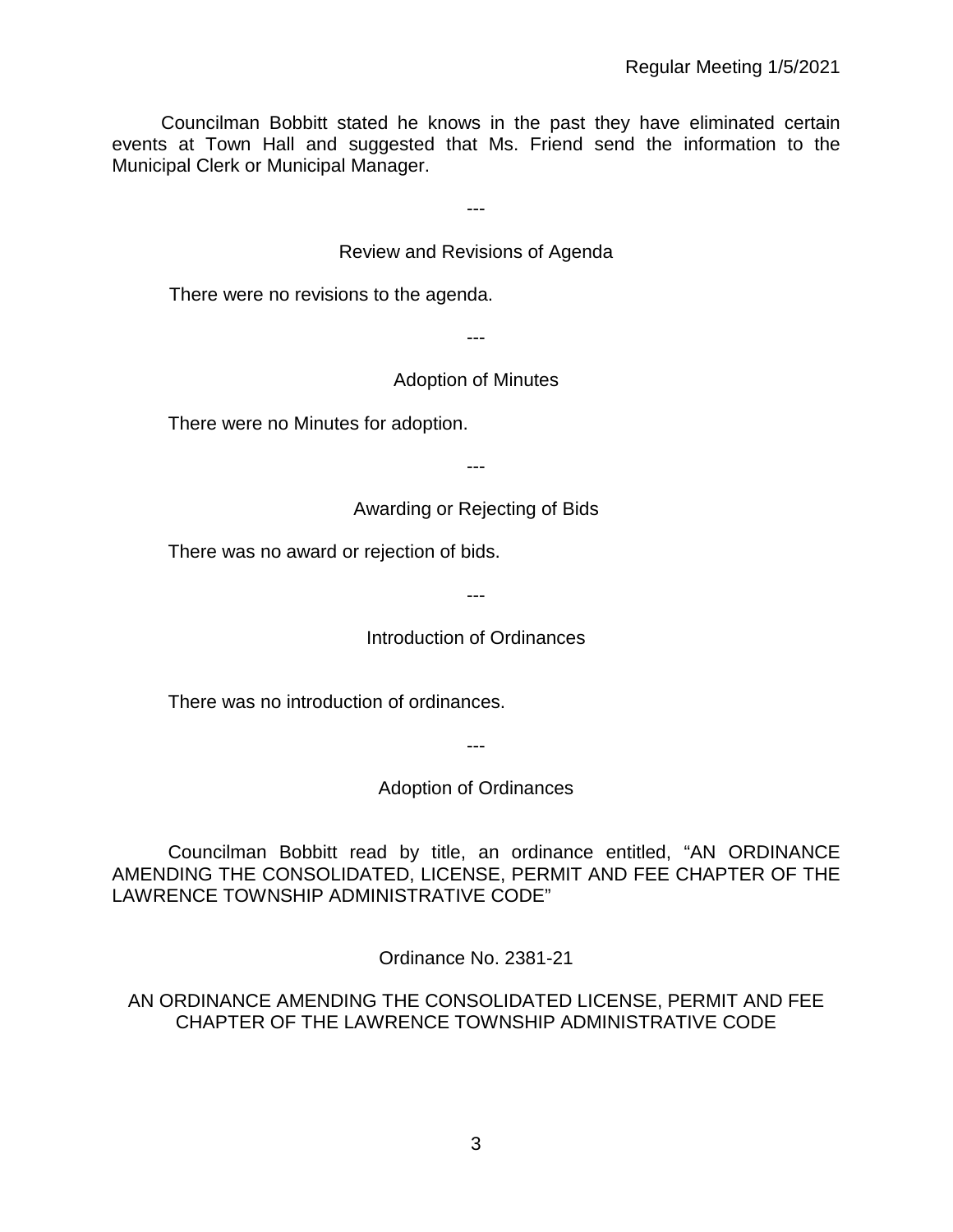BE IT ORDAINED by the Township Council of the Township of Lawrence, County of Mercer, State of New Jersey, that Chapter 156 "Fees" is hereby amended as follows:

Section 1.

| Sec. 156-2 | Animals<br><b>Animal Trap Rental</b><br>\$15.00/1-7 days<br><b>Animal Release</b><br>\$50.00 |                                                                                                                                                                                                                                                                             |                                                                                                                                                          |  |  |  |  |  |  |
|------------|----------------------------------------------------------------------------------------------|-----------------------------------------------------------------------------------------------------------------------------------------------------------------------------------------------------------------------------------------------------------------------------|----------------------------------------------------------------------------------------------------------------------------------------------------------|--|--|--|--|--|--|
| Sec. 156-3 |                                                                                              | Division of Fire Safety, Uniform Fire Code                                                                                                                                                                                                                                  |                                                                                                                                                          |  |  |  |  |  |  |
|            | (a)                                                                                          | <b>Basic Inspection Fee</b>                                                                                                                                                                                                                                                 |                                                                                                                                                          |  |  |  |  |  |  |
|            |                                                                                              | Under 500 sf<br>501 - 999 sf<br>1,000 - 4,999 sf<br>$5,000 - 9,999$ sf<br>$10,000 - 15,000$ sf<br>$15,001 - 20,000$ sf<br>$20,001 - 30,000$ sf<br>Over 30,000 sf<br><b>Application Permit Fee</b><br>(b)<br>Type 1<br>Type 2<br>Type 3<br>Type 4<br>Type 5                  | \$75.00<br>\$105.00<br>\$145.00<br>\$180.00<br>\$200.00<br>\$285.00<br>\$395.00<br>\$620.00<br>\$54.00<br>\$214.00<br>\$427.00<br>\$641.00<br>\$1,380.00 |  |  |  |  |  |  |
|            | (c)                                                                                          | Certificate of Smoke Detector and Carbon<br>Monoxide Alarm Compliance<br><b>Application Fee received:</b><br>-10 business days prior to change of Occupant<br>-4-10 business days prior to change of Occupant<br>-fewer than 4 business days prior to change<br>of Occupant | \$45.00<br>\$90.00<br>\$161.00                                                                                                                           |  |  |  |  |  |  |
|            |                                                                                              | <b>Fire Lane Summons</b><br>\$50.00                                                                                                                                                                                                                                         |                                                                                                                                                          |  |  |  |  |  |  |
|            |                                                                                              | <b>MRNA Alarm Registration</b>                                                                                                                                                                                                                                              | \$30.00                                                                                                                                                  |  |  |  |  |  |  |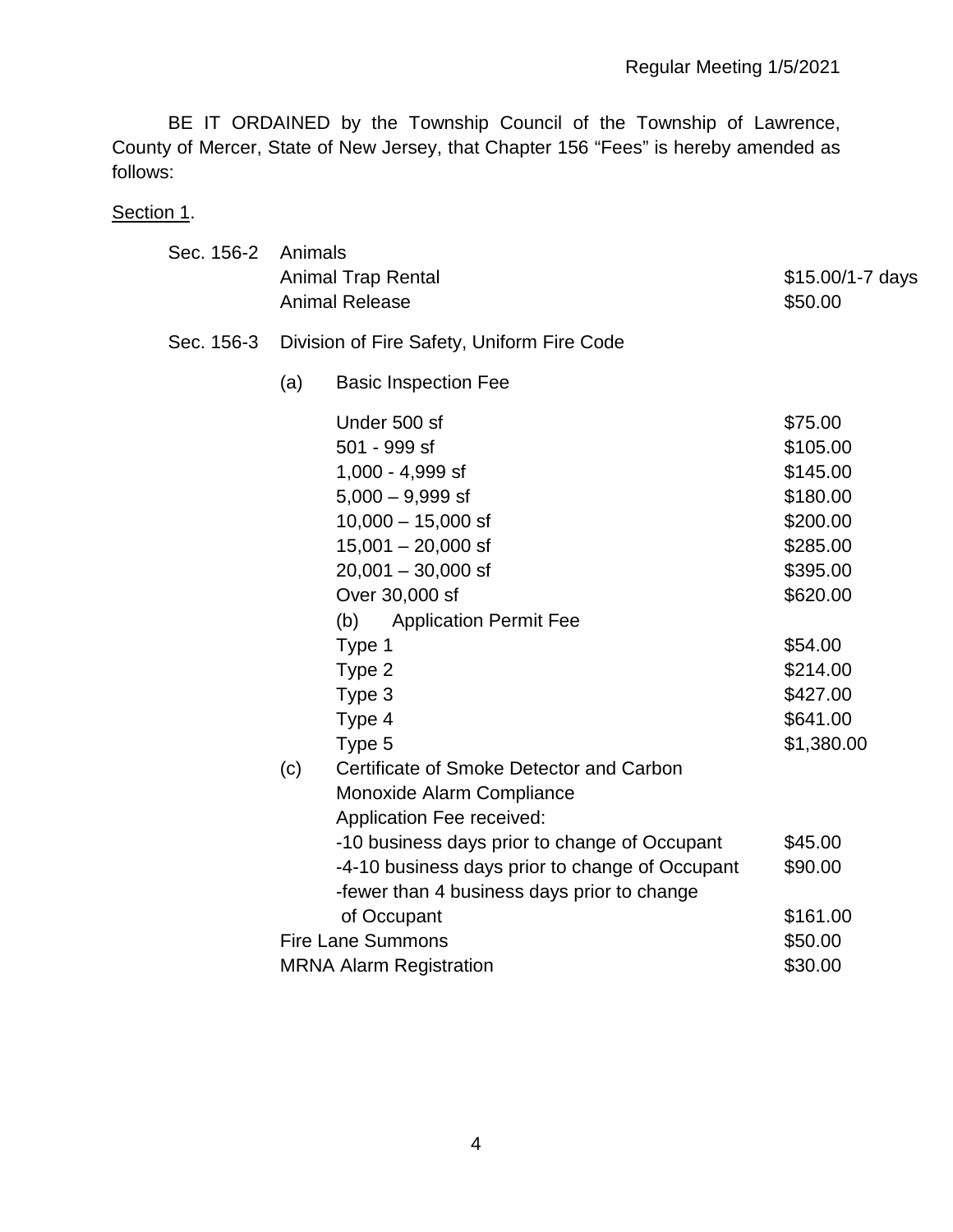| Sec. 156A-4    | <b>Retail Food Licenses</b><br>Food Handlers Licenses -<br><b>Various Categories</b><br><b>Food Handlers Licenses-Duplicate</b><br><b>Food Handlers Licenses-Delinquent</b>                                                                                                                         | \$5.00-\$450.00<br>\$15.00<br>\$2.50/day               |
|----------------|-----------------------------------------------------------------------------------------------------------------------------------------------------------------------------------------------------------------------------------------------------------------------------------------------------|--------------------------------------------------------|
| Sec. 156A-7    | Events and gatherings<br>Miscellaneous events                                                                                                                                                                                                                                                       | \$15.00/day                                            |
| Sec. 156A-11   | Individual Subsurface Sewage Disposal Systems<br>Septic System Application-New<br>Septic System Application-Alter.<br>Septic System Minor Repair<br>Septic System Tank Permit to Empty                                                                                                              | \$775.00<br>\$600.00<br>\$175.00<br>\$10.00            |
| Sec. 156A-19.1 | <b>Swimming Pool Fees</b>                                                                                                                                                                                                                                                                           |                                                        |
|                | <b>Issuance/Renewal to Operate Year</b><br>Round<br><b>Issuance/Renewal to Operate</b><br>Seasonal<br>Locate and construct<br>Alterations                                                                                                                                                           | \$525.00<br>\$325.00<br>\$325.00<br>\$325.00           |
| Sec. 156A-22   | Documents, copying and miscellaneous charges<br>Proof of Insurance Letter for Limousines<br>Certified copies of marriage, birth,                                                                                                                                                                    | \$25.00forfirst<br>car; \$15.00 each<br>additional car |
|                | death, domestic partnership and                                                                                                                                                                                                                                                                     |                                                        |
|                | civil union records<br><b>Maps</b>                                                                                                                                                                                                                                                                  | \$18.00<br>\$10.00                                     |
|                | Flu Shot Fee (No fee if senior citizen or high risk)<br>Vaccinations - Per Dose Administered<br><b>Correction to Vital Records</b><br><b>Electric Vehicle Charging Station</b><br>(with 30 minute grace period after vehicle is fully charged, after which fee<br>increases to \$5.00-\$50.00/hour) | \$15.00<br>\$0-\$30.00<br>\$35.00<br>\$1.00-\$5.00     |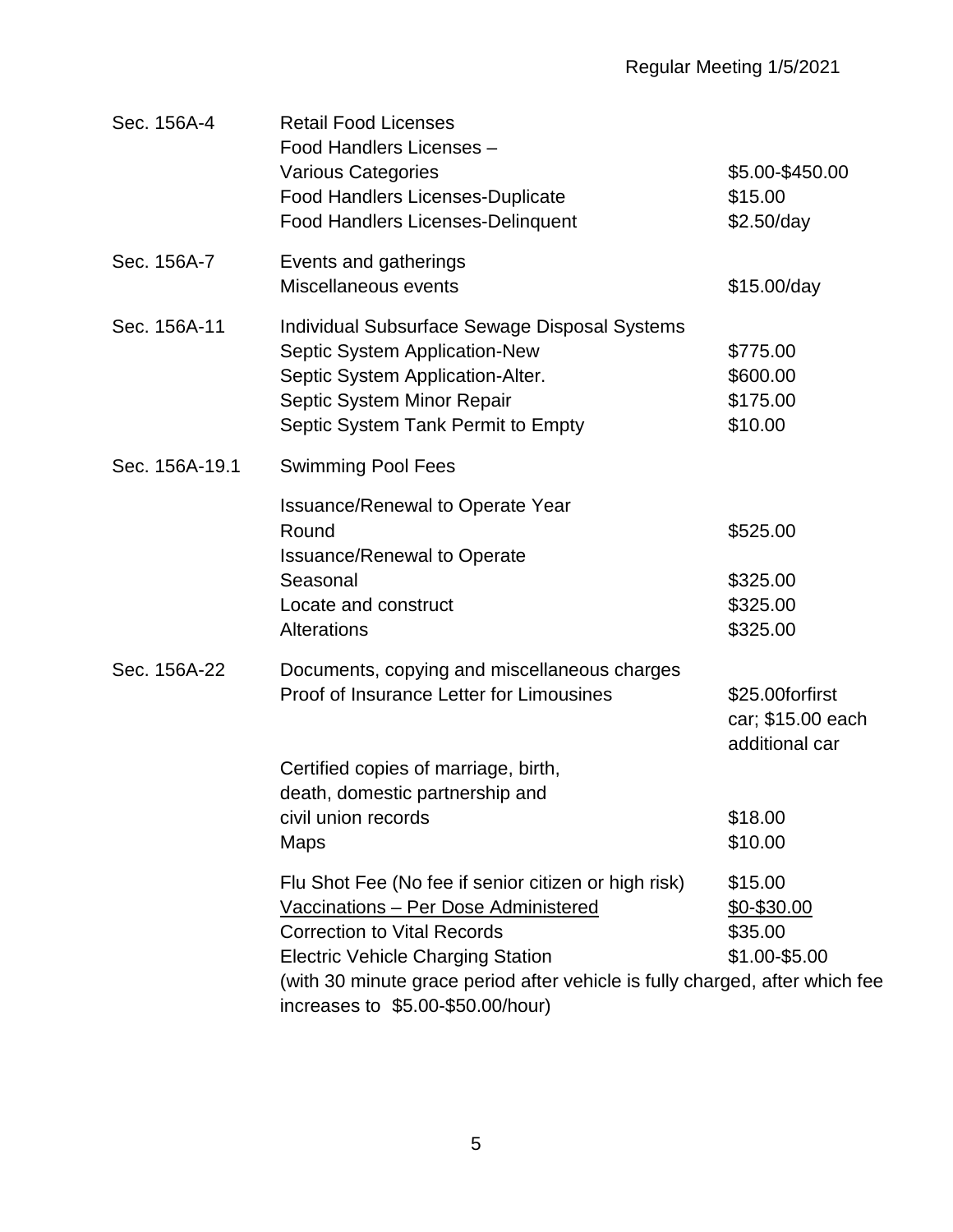| Sec. 156A-24 |           | Miscellaneous Fees                  |              |  |  |  |  |  |  |
|--------------|-----------|-------------------------------------|--------------|--|--|--|--|--|--|
|              |           | <b>Well Installation</b>            | \$175.00     |  |  |  |  |  |  |
|              |           | <b>Well Abandonment</b>             | \$75.00      |  |  |  |  |  |  |
|              |           | Housing Inspection Fee              | \$80.00      |  |  |  |  |  |  |
|              |           | <b>Multiple Dwelling Units 1-7</b>  | \$39.00/unit |  |  |  |  |  |  |
|              |           | <b>Multiple Dwelling Units 8-24</b> | \$27.00/unit |  |  |  |  |  |  |
|              |           | Multiple Dwelling Units 25-48       | \$24.00/unit |  |  |  |  |  |  |
|              |           | Multiple Dwelling Units 49 and Up   | \$18.00/unit |  |  |  |  |  |  |
|              |           | Hotel 1-20 Units                    | \$17.00/unit |  |  |  |  |  |  |
|              |           | Hotel 21-100 Units                  | \$14.00/unit |  |  |  |  |  |  |
|              |           | Hotel 101-250 Units                 | \$10.00/unit |  |  |  |  |  |  |
|              |           | Hotel 251 Units & Up                | \$7.00/unit  |  |  |  |  |  |  |
|              |           | Leaf Mulch/Wood Chips Loading Fee   | \$11.00/yard |  |  |  |  |  |  |
|              |           | <b>Receiving Material</b>           | \$11.00/yard |  |  |  |  |  |  |
|              |           | Mechanic's Labor Rate LTBOE         | \$31.50/hour |  |  |  |  |  |  |
|              |           | Mechanic's Labor Rate ELSA          | \$31.50/hour |  |  |  |  |  |  |
|              |           | <b>Trashcan 95 Gallon</b>           | \$55.00      |  |  |  |  |  |  |
|              |           | Trashcan 65 Gallon                  | \$50.00      |  |  |  |  |  |  |
|              |           | Trashcan 35 Gallon                  | \$45.00      |  |  |  |  |  |  |
|              |           | Sec. 156-26 Police Department Fees  |              |  |  |  |  |  |  |
|              | (k)       | <b>Firearms Purchase</b>            |              |  |  |  |  |  |  |
|              |           | <b>Identification Card</b><br>(1)   | \$5.00       |  |  |  |  |  |  |
|              |           | <b>Pistol Permit</b><br>(2)         | \$2.00       |  |  |  |  |  |  |
|              | $($ l $)$ | Use of Police Vehicle               | \$30.00/hour |  |  |  |  |  |  |

## Section 2. Repealer

All ordinances or parts of same inconsistent with any provisions of this ordinance are hereby repealed to the extent of such inconsistency.

#### Section 3. Severability

If any section, paragraph, sentence, clause or phrase of this ordinance shall be declared invalid for any reason, the remaining portions of said ordinance shall not be affected thereby and shall remain in full force and effect.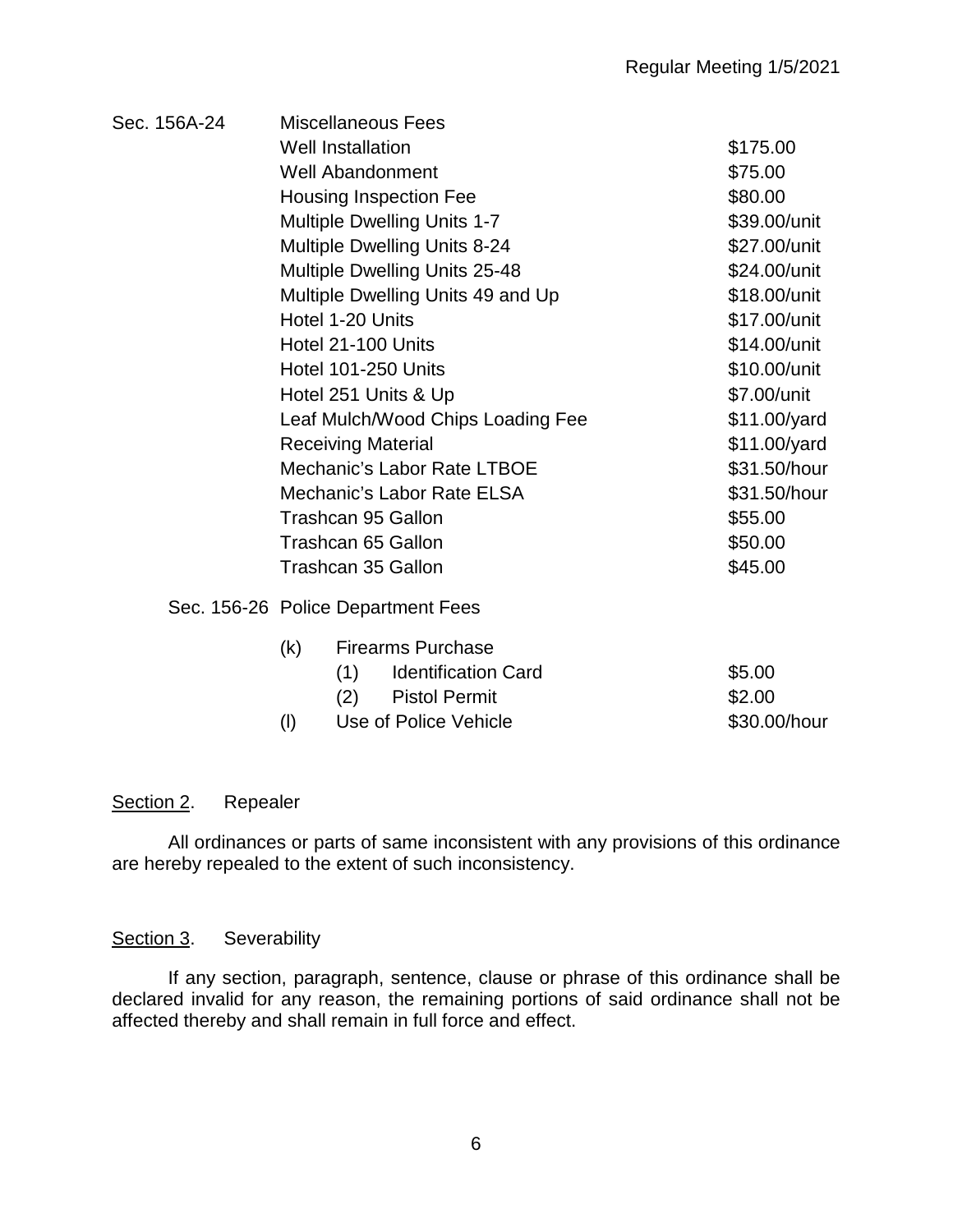Section 4. Effective Date

This ordinance shall take effect twenty (20) days after adoption thereof.

Adopted: January 5, 2021

New material is underlined

Deleted material is bracketed [ ]

The Ordinance was adopted after the public hearing thereon, on the following roll call vote:

| <b>COUNCIL</b>     | <b>AYE</b> | <b>NAY</b> | <b>PRESENT</b> | <b>ABSENT</b> | <b>ABSTAIN</b> | <b>MOVE</b> | <b>SECOND</b> |
|--------------------|------------|------------|----------------|---------------|----------------|-------------|---------------|
| <b>Mr. Bobbitt</b> |            |            |                |               |                |             |               |
| Ms. Lewis          |            |            |                |               |                | "           |               |
| <b>Mr. Powers</b>  |            |            |                |               |                |             | Λ             |
| Mr. Ryan           |            |            |                |               |                |             |               |
| Mayor Kownacki     |            |            |                | Λ             |                |             |               |

---

## **Manager's Report –**

Mr. Nerwinski reported that Lawrence Township is in the process of preparing its 2021 Municipal Budget so the budget season has begun and he will be providing them with some budget dates and sharing with them the process. He then asked Councilwoman Lewis if she would like to discuss the concern she brought to his attention regarding the budget process.

Councilwoman Lewis stated in the past they normally have an open forum where the Department Heads come before Council and present their budgets and everything is transparent and the public has a good chance to look at those reports and then ask questions. But, given Covid 19 and technology and the possibly of delays and technical issues, she asked the Municipal Manager to think of some other options to continue that open transparency in this time whether it is having questions through a chat session, emails or another method as she feels it is important for the residents to get the budget information and have that dialogue that they are normally allowed to have.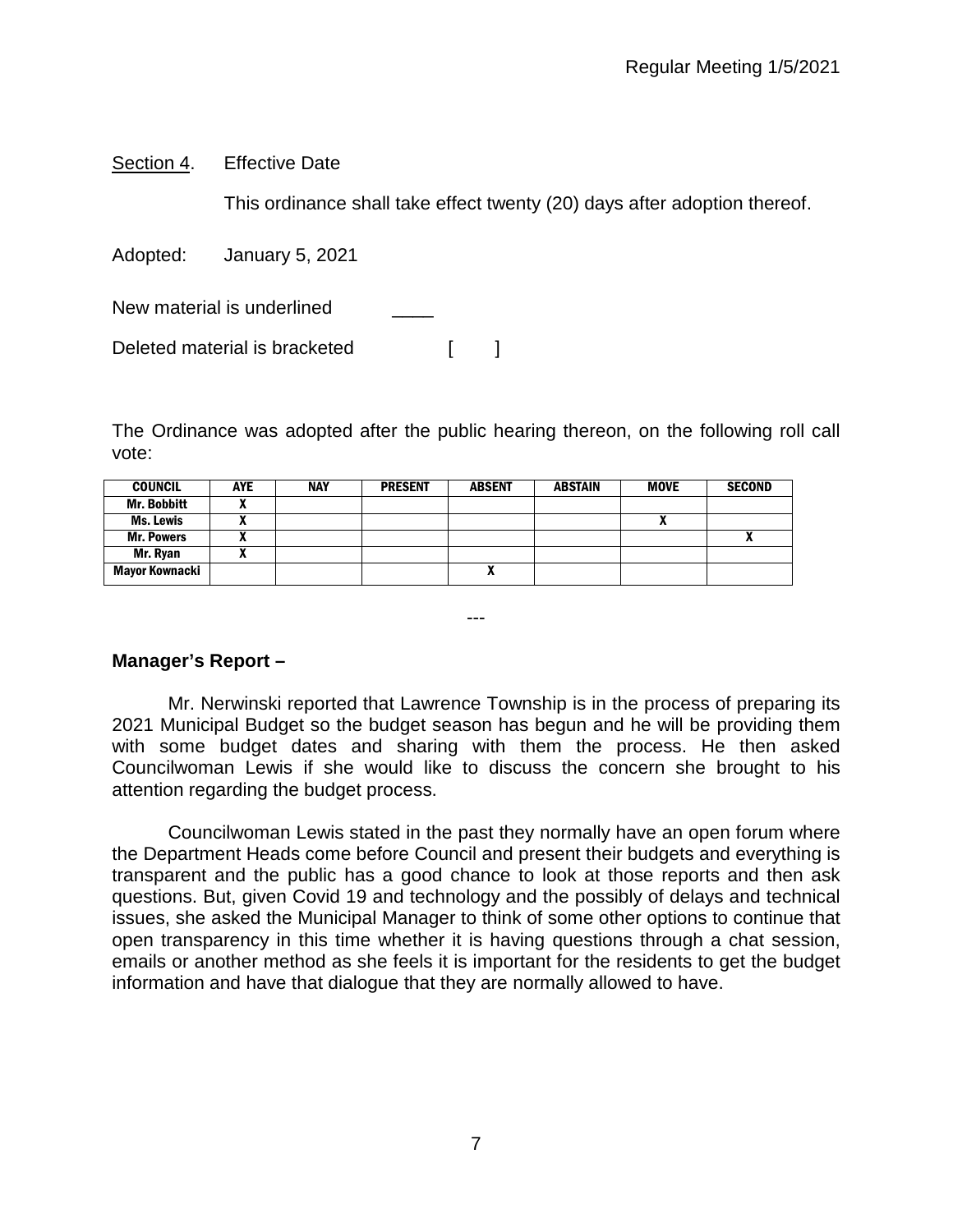Mr. Nerwinski advised in speaking with Councilwoman Lewis he did share with her that he loved the idea of asking the Department Heads to do a pre-recorded budget presentation. A link would be available on the Township's website for residents to view at their convenience and if they wanted to participate in the formal public meeting they would have the ability to ask the questions as they normally have in the past which he thinks is a good means of being more proactive in getting out information. So, he would like to explore that issue and inquired as to the thoughts of the Council.

Councilwoman Lewis stated that the Manager's suggestion is a good way to explore that option as she knows Councilman Powers had problems logging in today. And, although, they had problems logging on today they may not have any problems logging on tomorrow which is the issues they have with all the technologies. So, having the budget presentations prerecorded on the website would allow residents to view the information whether technology allows them to join the meeting or not. Mr. Nerwinski stated he thinks it is a great idea going forward and that the Staff members participating in any of the Council Meetings would still be available to answer any questions that any Councilmember would have of that Director as well as the public. Councilman Powers echoed Councilwoman Lewis' sentiments in terms of the pandemic and the online option giving the residents who cannot travel to Town Hall for the Council Meeting a greater opportunity to provide input to the Council regarding their concerns.

#### **Attorney's Report –**

Mr. Roskos reported that they are finalizing the Anti-Nepotism Policy that they are suggesting the Council approve by Resolution and insert into the Employees Handbook which they will have available for the next meeting.

---

Mr. Roskos stated with regards to the Mt. Laurel ligation the Township had a Developer's Agreement agreed to with Nexus; however, Fair Share Housing Center and the Court Master had their own additions and modifications. Those changes were communicated to the attorneys for Nexus which they indicated was not a problem. So, they hope to work that out and have the Developer's Agreement finalized this month and move forward with the rezoning of that parcel.

---

---

#### **Clerk's Report –**

There was no Clerk's report.

8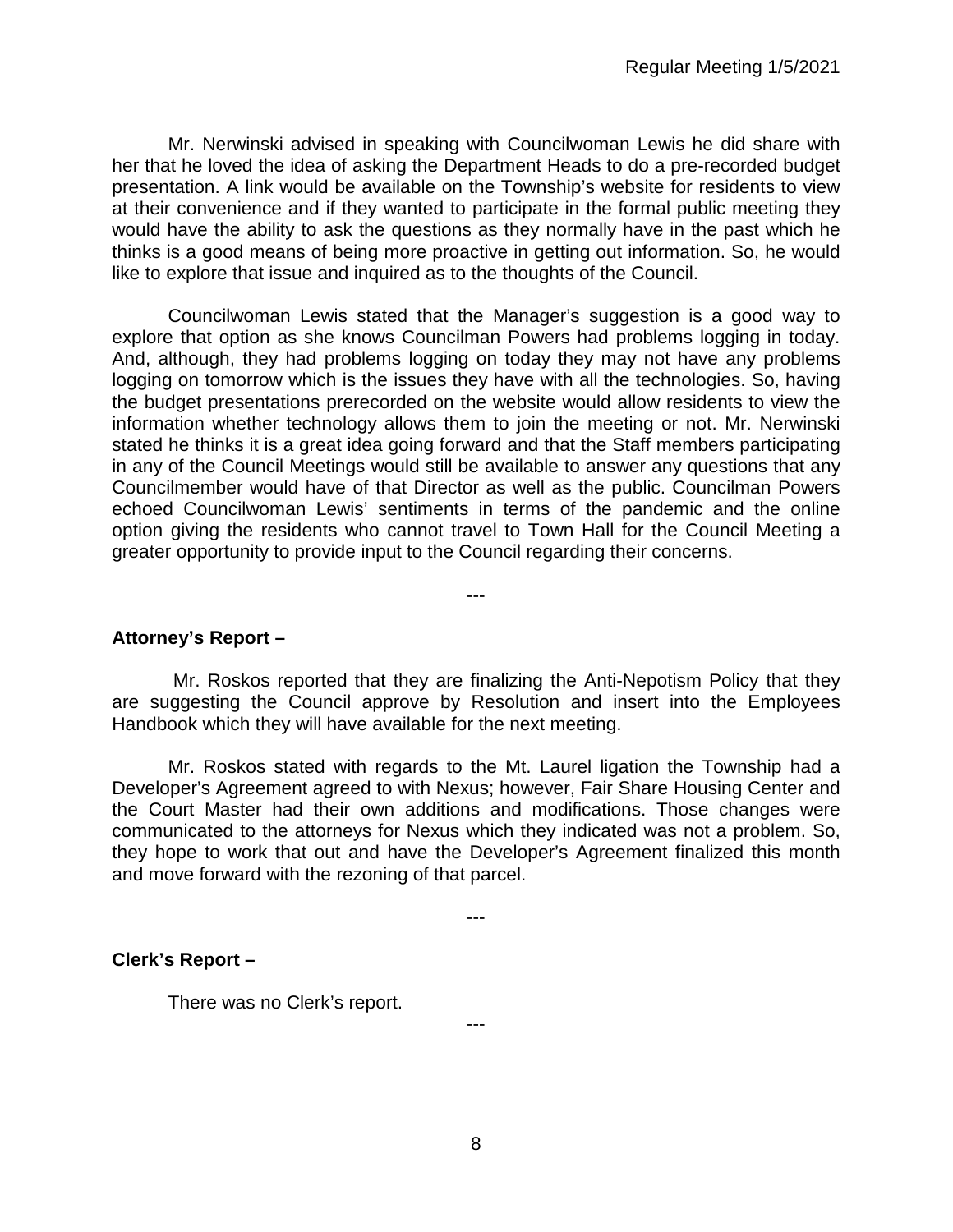### **Unfinished Business –**

There was no unfinished business.

### **New Business –**

### **Authorizing Appointments to Boards and Committees**

---

Councilman Bobbitt advised that the Township Council spoke about moving all the incumbents to the Boards and Committees in a block and inquired as to the consensus of the Council. There was no objection by members of Council.

On a motion by Ms. Lewis, seconded by Mr. Ryan, the resolution was approved to reappoint all incumbents to the Boards and Committees by the following roll call vote:

| <b>COUNCIL</b>        | <b>AYE</b> | <b>NAY</b> | <b>PRESENT</b> | <b>ABSENT</b> | <b>ABSTAIN</b> | <b>MOVE</b> | <b>SECOND</b> |
|-----------------------|------------|------------|----------------|---------------|----------------|-------------|---------------|
| <b>Mr. Bobbitt</b>    |            |            |                |               |                |             |               |
| Ms. Lewis             |            |            |                |               |                | ^           |               |
| <b>Mr. Powers</b>     |            |            |                |               |                |             |               |
| Mr. Ryan              |            |            |                |               |                |             |               |
| <b>Mavor Kownacki</b> |            |            |                |               |                |             |               |

#### Affordable Housing Board – 3-year term ending 12/31/22

Kevin VanHise Craig Schultz Peter Ferrone Mary McKillip

Resolution No. 38-21 was approved by the following roll call vote:

| <b>COUNCIL</b>        | <b>AYE</b> | <b>NAY</b> | <b>PRESENT</b> | <b>ABSENT</b> | <b>ABSTAIN</b> | <b>MOVE</b> | <b>SECOND</b> |
|-----------------------|------------|------------|----------------|---------------|----------------|-------------|---------------|
| <b>Mr. Bobbitt</b>    |            |            |                |               |                |             |               |
| Ms. Lewis             |            |            |                |               |                | "           |               |
| <b>Mr. Powers</b>     |            |            |                |               |                |             | ^             |
| Mr. Ryan              |            |            |                |               |                |             |               |
| <b>Mayor Kownacki</b> |            |            |                | "             |                |             |               |

#### Environmental and Green Advisory Committee – 4-year term ending 12/31/24 Noemi de la Puente Pamela Mount

Resolution No. 38-21 was approved by the following roll call vote:

| <b>COUNCIL</b>        | <b>AYE</b> | <b>NAY</b> | <b>PRESENT</b> | <b>ABSENT</b> | <b>ABSTAIN</b> | <b>MOVE</b> | <b>SECOND</b> |
|-----------------------|------------|------------|----------------|---------------|----------------|-------------|---------------|
| <b>Mr. Bobbitt</b>    |            |            |                |               |                |             |               |
| Ms. Lewis             | ,,         |            |                |               |                |             |               |
| <b>Mr. Powers</b>     |            |            |                |               |                |             |               |
| Mr. Rvan              |            |            |                |               |                |             |               |
| <b>Mayor Kownacki</b> |            |            |                |               |                |             |               |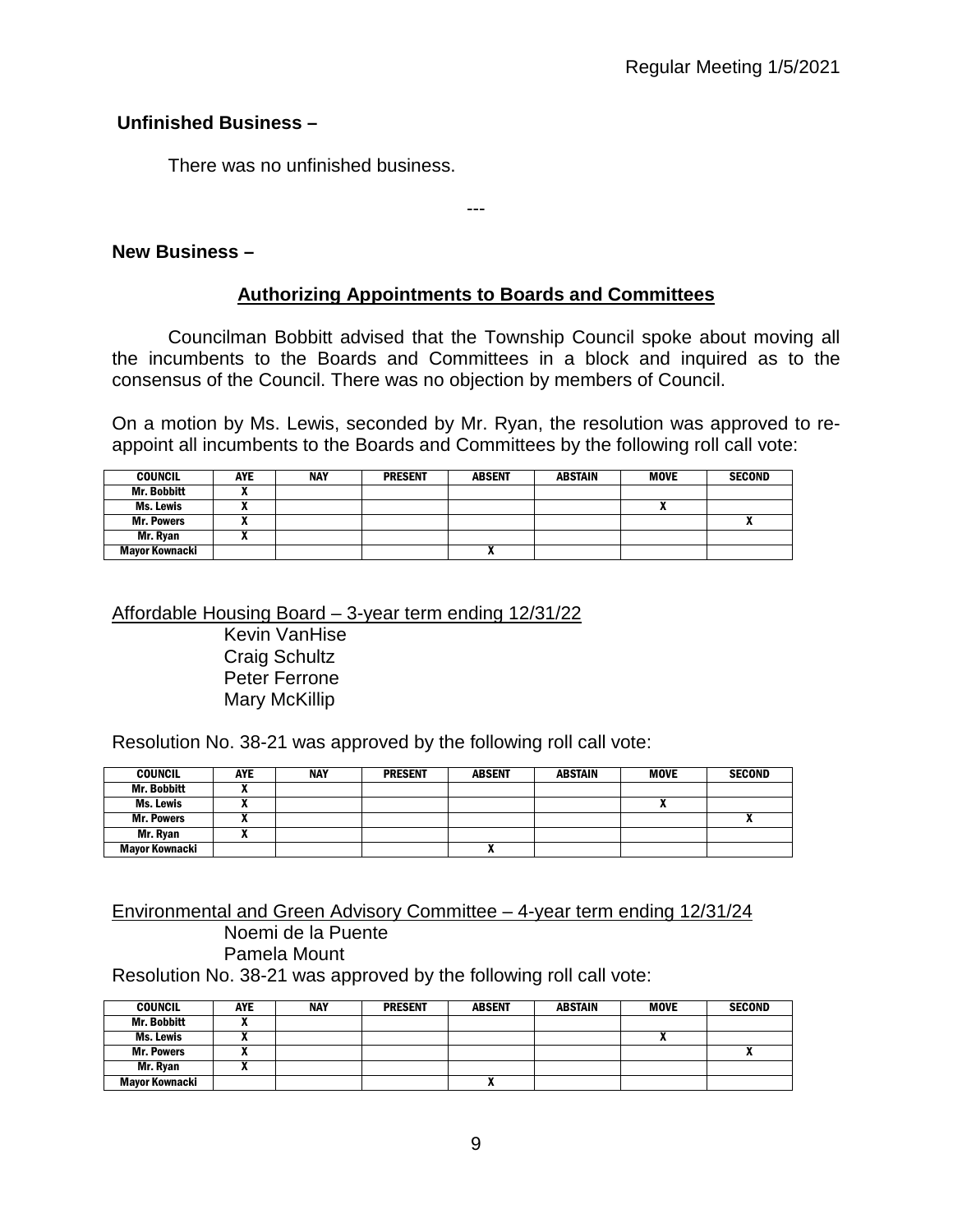Growth & Redevelopment Advisory Committee – 3-year term ending 12/31/23 Ryan Kennedy

Joan Brame Andrew Frank

Resolution No. 38-21 was approved by the following roll call vote:

| <b>COUNCIL</b>        | <b>AYE</b> | <b>NAY</b> | <b>PRESENT</b> | <b>ABSENT</b> | <b>ABSTAIN</b> | <b>MOVE</b> | <b>SECOND</b> |
|-----------------------|------------|------------|----------------|---------------|----------------|-------------|---------------|
| <b>Mr. Bobbitt</b>    |            |            |                |               |                |             |               |
| Ms. Lewis             |            |            |                |               |                |             |               |
| <b>Mr. Powers</b>     |            |            |                |               |                |             |               |
| Mr. Rvan              |            |            |                |               |                |             |               |
| <b>Mayor Kownacki</b> |            |            |                | Λ             |                |             |               |

Health Advisory Board – 3-year term ending 12/31/23

Anthony Brickman Camila Pena Darlene Hanley

Resolution No. 38-21 was approved by the following roll call vote:

| <b>COUNCIL</b>     | <b>AYE</b> | NAY | <b>PRESENT</b> | <b>ABSENT</b>            | <b>ABSTAIN</b> | <b>MOVE</b> | <b>SECOND</b> |
|--------------------|------------|-----|----------------|--------------------------|----------------|-------------|---------------|
| <b>Mr. Bobbitt</b> | ,,         |     |                |                          |                |             |               |
| Ms. Lewis          | ,,         |     |                |                          |                |             |               |
| <b>Mr. Powers</b>  |            |     |                |                          |                |             |               |
| Mr. Ryan           |            |     |                |                          |                |             |               |
| Mayor Kownacki     |            |     |                | $\overline{\phantom{a}}$ |                |             |               |

Historic Preservation Advisory Committee – 4-year term ending 12/31/24

Joseph Como Douglas Sargent John Pavlik

Resolution No. 38-21 was approved by the following roll call vote:

| <b>COUNCIL</b>     | <b>AYE</b> | <b>NAY</b> | <b>PRESENT</b> | <b>ABSENT</b> | <b>ABSTAIN</b> | <b>MOVE</b> | <b>SECOND</b> |
|--------------------|------------|------------|----------------|---------------|----------------|-------------|---------------|
| <b>Mr. Bobbitt</b> |            |            |                |               |                |             |               |
| Ms. Lewis          |            |            |                |               |                |             |               |
| <b>Mr. Powers</b>  |            |            |                |               |                |             |               |
| Mr. Ryan           |            |            |                |               |                |             |               |
| Mayor Kownacki     |            |            |                | "             |                |             |               |

Municipal Alliance on Drug and Alcohol Abuse – 2-year term ending 12/31/22 Melissa Arnold Kelli Nitti

Resolution No. 38-21 was approved by the following roll call vote:

| <b>COUNCIL</b>        | <b>AYE</b> | <b>NAY</b> | <b>PRESENT</b> | <b>ABSENT</b> | <b>ABSTAIN</b> | <b>MOVE</b> | <b>SECOND</b> |
|-----------------------|------------|------------|----------------|---------------|----------------|-------------|---------------|
| <b>Mr. Bobbitt</b>    |            |            |                |               |                |             |               |
| Ms. Lewis             |            |            |                |               |                |             |               |
| <b>Mr. Powers</b>     |            |            |                |               |                |             |               |
| Mr. Rvan              |            |            |                |               |                |             |               |
| <b>Mayor Kownacki</b> |            |            |                |               |                |             |               |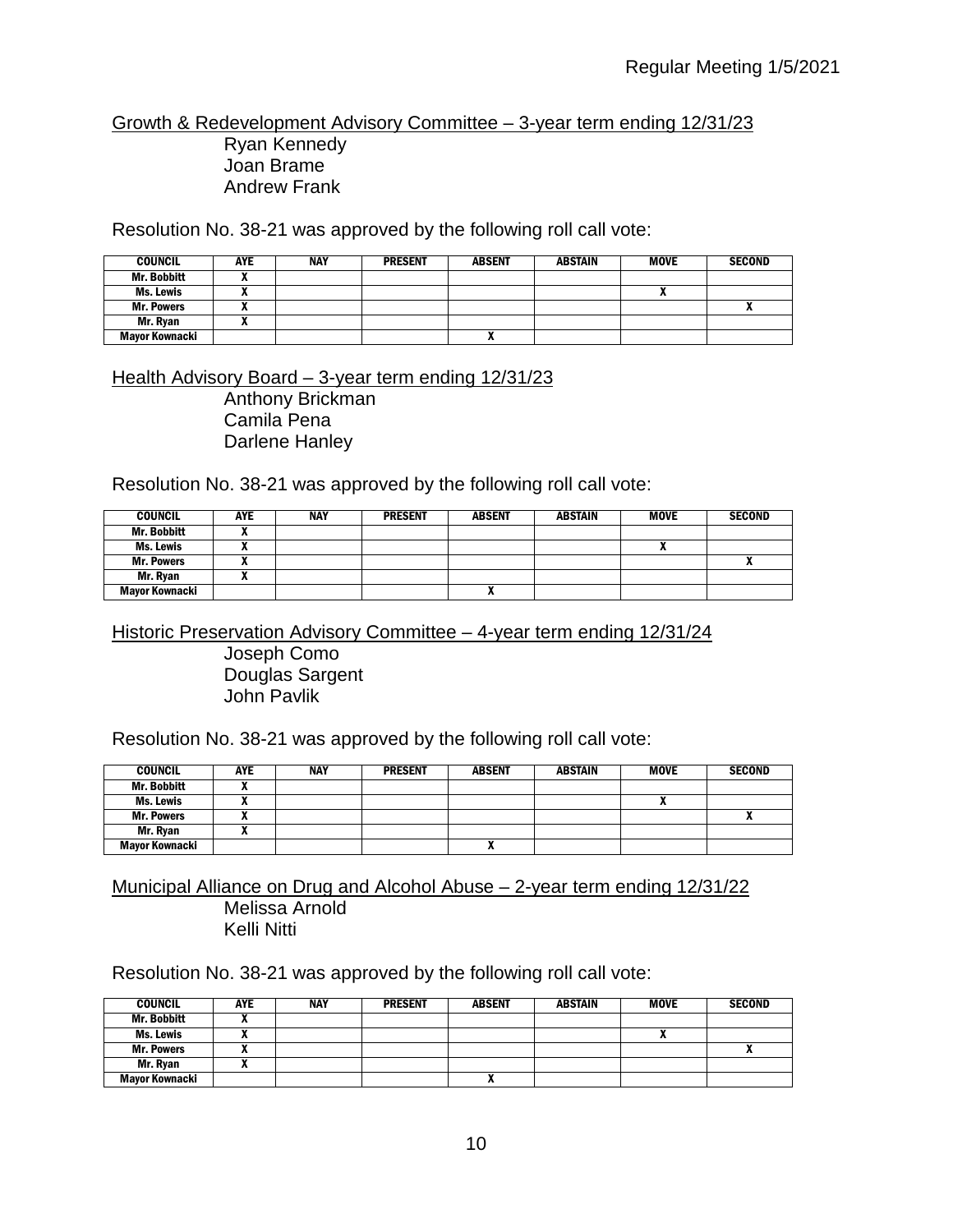#### Planning Board – 4-year term ending 12/31/24 John Dauber

Resolution No. 38-21 was approved by the following roll call vote:

| <b>COUNCIL</b>     | AYE | <b>NAY</b> | <b>PRESENT</b> | <b>ABSENT</b> | <b>ABSTAIN</b> | <b>MOVE</b> | <b>SECOND</b> |
|--------------------|-----|------------|----------------|---------------|----------------|-------------|---------------|
| <b>Mr. Bobbitt</b> |     |            |                |               |                |             |               |
| Ms. Lewis          |     |            |                |               |                |             |               |
| <b>Mr. Powers</b>  |     |            |                |               |                |             |               |
| Mr. Ryan           |     |            |                |               |                |             |               |
| Mayor Kownacki     |     |            |                |               |                |             |               |

Public Safety Committee – 2-year term ending 12/31/22 Michael Burzachiello Ron Dzminski

Resolution No. 38-21 was approved by the following roll call vote:

| <b>COUNCIL</b>     | <b>AYE</b> | <b>NAY</b> | <b>PRESENT</b> | <b>ABSENT</b> | <b>ABSTAIN</b> | <b>MOVE</b> | <b>SECOND</b> |
|--------------------|------------|------------|----------------|---------------|----------------|-------------|---------------|
| <b>Mr. Bobbitt</b> |            |            |                |               |                |             |               |
| Ms. Lewis          |            |            |                |               |                |             |               |
| <b>Mr. Powers</b>  |            |            |                |               |                |             | ^             |
| Mr. Ryan           |            |            |                |               |                |             |               |
| Mayor Kownacki     |            |            |                | "             |                |             |               |

Recreation Advisory Committee – 3-year term ending 12/31/23

Robert Dalle Pazze William Chester Sigmund Zegarski

Resolution No. 38-21 was approved by the following roll call vote:

| <b>COUNCIL</b>     | AYE | <b>NAY</b> | <b>PRESENT</b> | <b>ABSENT</b> | <b>ABSTAIN</b> | <b>MOVE</b>                | <b>SECOND</b> |
|--------------------|-----|------------|----------------|---------------|----------------|----------------------------|---------------|
| <b>Mr. Bobbitt</b> |     |            |                |               |                |                            |               |
| Ms. Lewis          |     |            |                |               |                | $\boldsymbol{\mathcal{L}}$ |               |
| <b>Mr. Powers</b>  |     |            |                |               |                |                            |               |
| Mr. Ryan           |     |            |                |               |                |                            |               |
| Mayor Kownacki     |     |            |                |               |                |                            |               |

Senior Executive Committee – 4-year term ending 12/31/24 Cheng How Mao Christine Holsneck

Resolution No. 38-21 was approved by the following roll call vote:

| <b>COUNCIL</b>     | AYE | <b>NAY</b> | <b>PRESENT</b> | <b>ABSENT</b> | <b>ABSTAIN</b> | <b>MOVE</b> | <b>SECOND</b> |
|--------------------|-----|------------|----------------|---------------|----------------|-------------|---------------|
| <b>Mr. Bobbitt</b> |     |            |                |               |                |             |               |
| Ms. Lewis          |     |            |                |               |                |             |               |
| <b>Mr. Powers</b>  |     |            |                |               |                |             |               |
| Mr. Ryan           |     |            |                |               |                |             |               |
| Mayor Kownacki     |     |            |                | "             |                |             |               |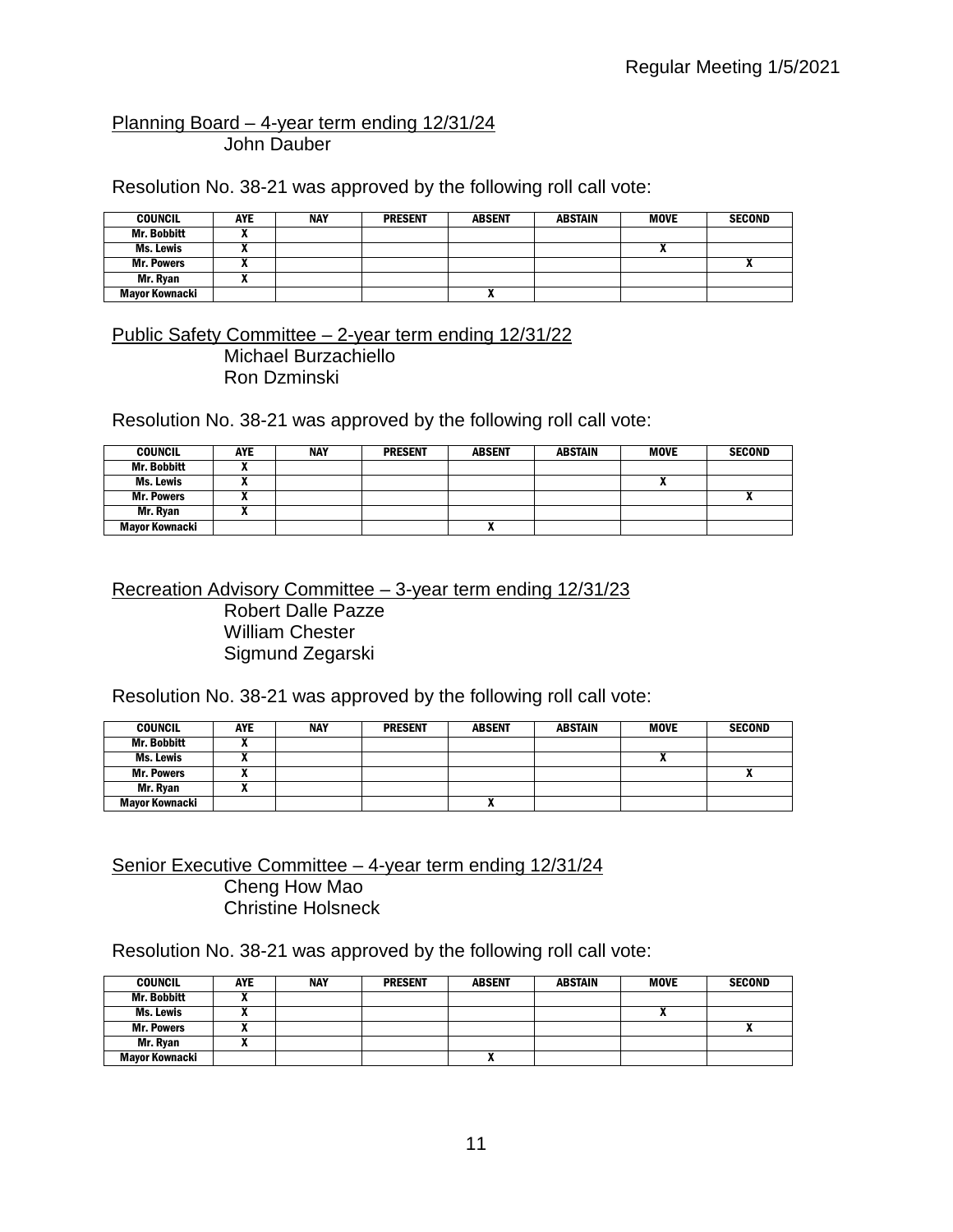#### Shade Tree Advisory Committee – 3-year term ending 12/31/23 David BostedMao Christine Holsneck

Resolution No. 38-21 was approved by the following roll call vote:

| <b>COUNCIL</b>        | AYE | NAY | <b>PRESENT</b> | <b>ABSENT</b> | <b>ABSTAIN</b> | <b>MOVE</b> | <b>SECOND</b> |
|-----------------------|-----|-----|----------------|---------------|----------------|-------------|---------------|
| <b>Mr. Bobbitt</b>    |     |     |                |               |                |             |               |
| Ms. Lewis             |     |     |                |               |                | n           |               |
| <b>Mr. Powers</b>     | ,,  |     |                |               |                |             |               |
| Mr. Rvan              |     |     |                |               |                |             |               |
| <b>Mavor Kownacki</b> |     |     |                | $\mathbf{v}$  |                |             |               |

## Trails, Open Space and Stewardship Advisory Committee – 3-year term ending 12/31/23

James Hooker

Resolution No. 38-21 was approved by the following roll call vote:

| <b>COUNCIL</b>     | <b>AYE</b> | <b>NAY</b> | <b>PRESENT</b> | <b>ABSENT</b> | ABSTAIN | <b>MOVE</b> | <b>SECOND</b> |
|--------------------|------------|------------|----------------|---------------|---------|-------------|---------------|
| <b>Mr. Bobbitt</b> |            |            |                |               |         |             |               |
| Ms. Lewis          | ,,         |            |                |               |         | "           |               |
| <b>Mr. Powers</b>  | ,,,        |            |                |               |         |             |               |
| Mr. Ryan           |            |            |                |               |         |             |               |
| Mayor Kownacki     |            |            |                | $\mathbf{r}$  |         |             |               |

#### Zoning Board of Adjustment – 4-year term ending 12/31/24 – (Regular Members) Peter Kremer Sheila Grant

Resolution No. 38-21 was approved by the following roll call vote:

| <b>COUNCIL</b>     | AYE | <b>NAY</b> | <b>PRESENT</b> | <b>ABSENT</b> | <b>ABSTAIN</b> | <b>MOVE</b> | <b>SECOND</b> |
|--------------------|-----|------------|----------------|---------------|----------------|-------------|---------------|
| <b>Mr. Bobbitt</b> |     |            |                |               |                |             |               |
| Ms. Lewis          |     |            |                |               |                |             |               |
| <b>Mr. Powers</b>  | ,,  |            |                |               |                |             |               |
| Mr. Ryan           | ,,  |            |                |               |                |             |               |
| Mayor Kownacki     |     |            |                |               |                |             |               |

Cited Resolutions are spread in their entirety in the Resolution Books of the Township of Lawrence.

---

## **Public Participation (3-minute limitation per speaker)** –

There was no public participation.

---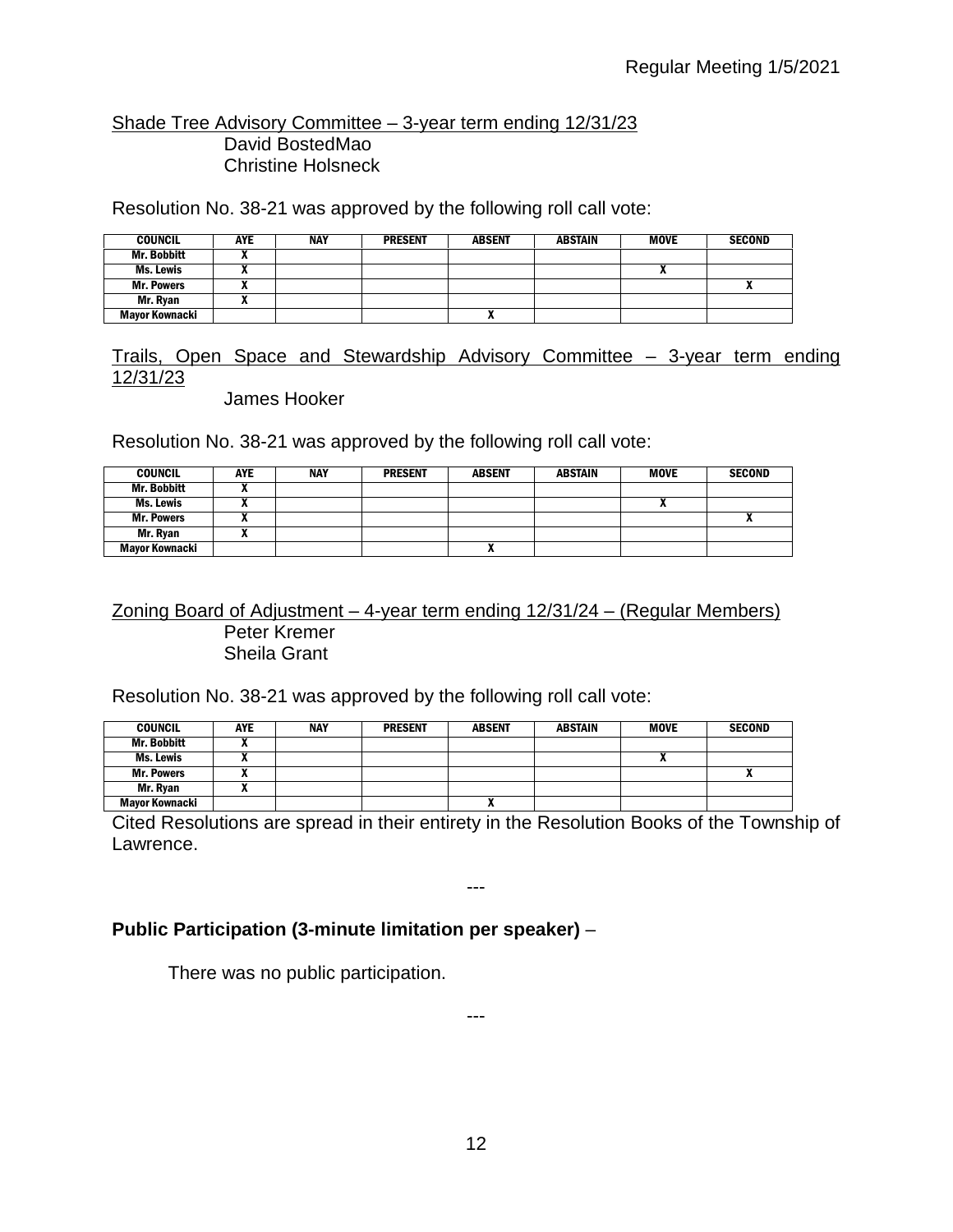#### Resolutions

Resolution Nos. 1-21 (18-D.1) through 42-21 (18-I.7) with the exception of Resolution 35-21 (18-H.23), was approved by the following roll call vote:

| <b>COUNCIL</b>        | <b>AYE</b> | <b>NAY</b> | <b>PRESENT</b> | <b>ABSENT</b> | <b>ABSTAIN</b> | <b>MOVE</b> | <b>SECOND</b> |
|-----------------------|------------|------------|----------------|---------------|----------------|-------------|---------------|
| <b>Mr. Bobbitt</b>    |            |            |                |               |                |             |               |
| <b>Ms. Lewis</b>      |            |            |                |               |                | n           |               |
| <b>Mr. Powers</b>     |            |            |                |               |                |             |               |
| Mr. Ryan              | л          |            |                |               |                |             |               |
| <b>Mayor Kownacki</b> |            |            |                | $\mathbf{r}$  |                |             |               |

Cited Resolutions are spread in their entirety in the Resolution Books of the Township of Lawrence.

~~~

Resolution No. 35-21 (18-H.23) was approved by the following roll call vote:

| <b>COUNCIL</b>     | <b>AYE</b> | <b>NAY</b> | <b>PRESENT</b> | <b>ABSENT</b> | <b>ABSTAIN</b> | <b>MOVE</b>  | <b>SECOND</b> |
|--------------------|------------|------------|----------------|---------------|----------------|--------------|---------------|
| <b>Mr. Bobbitt</b> |            |            |                |               |                |              |               |
| Ms. Lewis          |            |            |                |               |                |              |               |
| <b>Mr. Powers</b>  |            |            |                |               |                |              |               |
| Mr. Ryan           |            |            |                |               |                | $\mathbf{v}$ |               |
| Mayor Kownacki     |            |            |                | Λ             |                |              |               |

Cited Resolution is spread in its entirety in the Resolution Books of the Township of Lawrence.

---

#### **Council Initiatives/Liaison Reports –**

Councilwoman Lewis stated although they did not have the Colonel Hand March this year she would like to thank the Recreation Department for the job they did in allowing the residents to not only experience the March but to participate in the event this year.

Councilman Bobbitt echoed Councilwoman Lewis' sentiments in terms of the great job the Recreation Department has done during the pandemic; especially, during the holiday season and stated kudos to them.

Mr. Nerwinski also thanked Bill Agress for the great job he did in putting together a video in one take (legend has) for the Colonel Hand March that was posted on the Township's social media site.

---